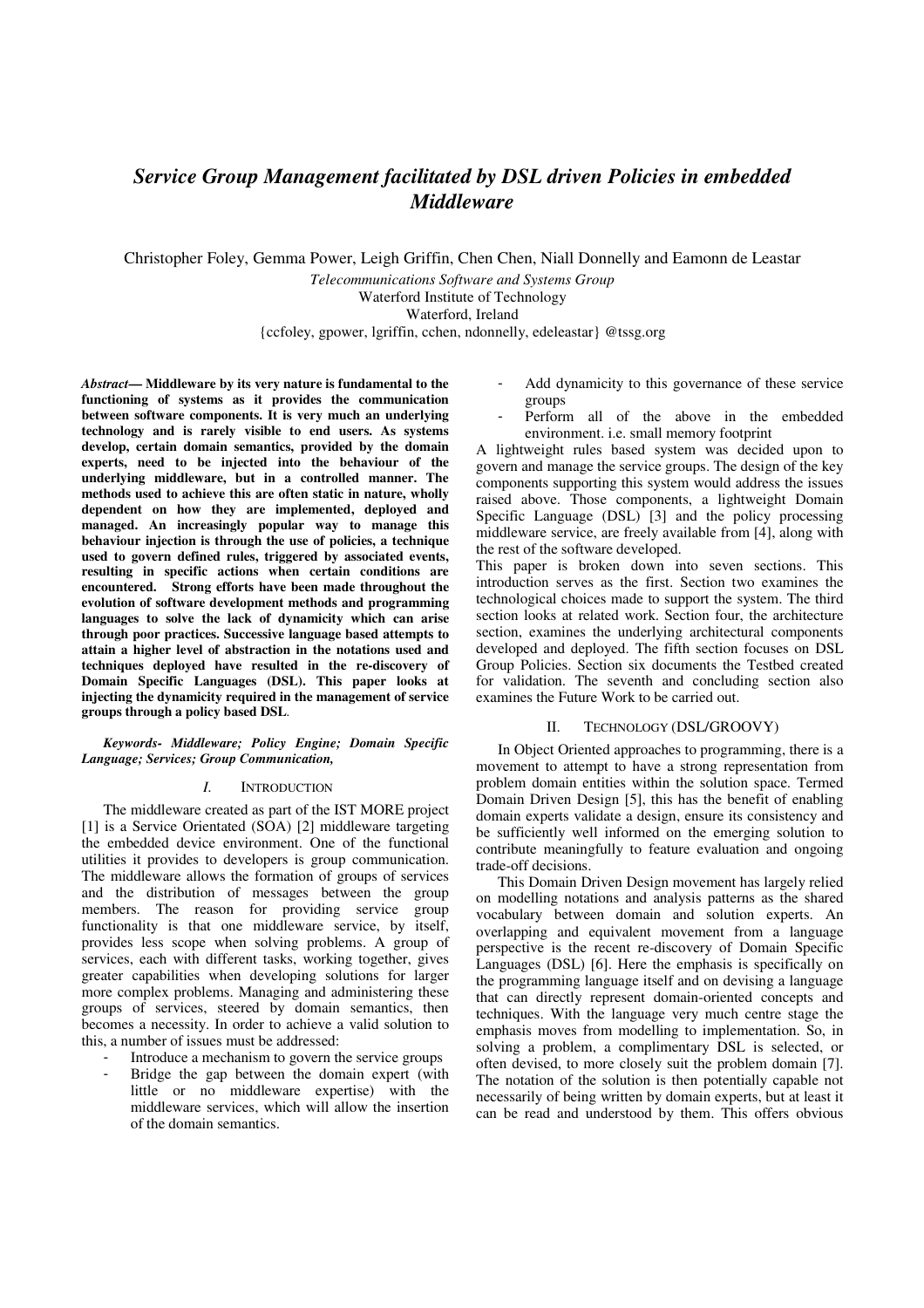benefits in verifying correctness, maintenance and overall flexibility and accuracy of the solution.

There has also been considerable recent interest in how to engineer the DSL. In many ways this is a well understood technology - ANTLR being a prominent current tool [8] and relies on modern incarnations of traditional compiler technology. However, Fowler has coined the term *internal DSL* [9], which contrasts with this approach (which he terms *external DSLs*). With an internal DSL, we rely on the flexible nature of the programming language itself. This flexibility enables idioms and patterns in the host language to facilitate a fluency of expression that can be very convincing in the context of a specific domain. Thus we can invent what amounts to a *dialect* of the host language which targets a specific problem. This dialect is not translated into the host, or any other language. It is merely an adaptation of the language along a particular axis, delivering a notation a domain expert could conceivable read with ease.

While there have been attempts to compose DSLs in Java [10], the statically typed nature of the language can be a limitation, enabling what can be termed a more *fluent* set of expressions, if not quite a full DSL. Java compatibility is attractive though, and it is possible to dovetail Java with DSL capabilities. This is most compellingly done if we can employ a dynamically typed language that is also java compatible. Groovy is one of the most prominent of this breed, and is a hotbed of DSL experimentation and innovation [11]. Although not exclusive to Groovy by any means, key language mechanisms such as closures, dynamically bound scripts, builder pattern, operator overloading, and meta programming capabilities enable highly expressive and domain focussed dialects to be embedded directly into the language, without the need for complex grammar or translation phases.

## III. RELATED WORK

A major requirement for the MORE project was the ability to dynamically manage groups of services in an embedded environment. While investigating the use of a policy engine several existing policy engines were evaluated. These include [12] [13] [14] [15], the reason these applications were deemed unsuitable was largely due to their memory footprint and complexity. For example while [14] actually has a small footprint it has a significant working memory requirement, unsuited to the embedded domain.

 Some other projects investigating a similar alternative include [16] which published an article highlighting the possible advantages of using Groovy to create a DSL to build a policy engine. The use of policies associated with a service group, inspired by Policy Based Network Management was described by the authors in [17]. [18] discusses a framework for flexible composed service charging. The scheme was developed using a Groovy-based DSL which allowed end-users to change their charging rules. with the modification rules reflecting the business relationships between different service providers and their customers. Our Policy Engine differs from [18] in that the policies can be dynamically reconfigured, published and executed in real time. Previous Policy Engines based on DSLs generally pertain specifically to Security Policies, [19] [20] or Network Management [21].

No suitable comprehensive policy based solution appropriate for the embedded domain was freely available. As such it was decided to develop one.

#### IV. ARCHITECTURE

#### *A. MORE Middleware*

The middleware which is central to the solution is based on the work conducted during the IST-MORE Project funded by the European Union in the 6th Framework Programme. MORE is a cross-platform and service oriented middleware for distributed communication systems allowing for dynamic service deployment in pervasive environments. MORE enables efficient service development for devices like smartphones, mid-sized embedded systems and normal PCs. The MORE middleware architecture is based on the Service Oriented Architecture (SOA) approach.

The MORE middleware is realised through sets of enabling services. The most basic deployment will consist of the MORE CORE, which is mandatory for the middleware to function and contains a minimal set of utility services. The MORE middleware provides optional functionality through these utility services. Examples include Group Management Service, Policy Engine, Security and Compression. The middleware provides the scope for application developers to develop their own enabling services which can then make use of the core and utility functionality provided.

The runtime of the MORE middleware is based on the Device Profile for Web Services specification [22]. DPWS identifies a minimal set of Web Service specifications tailored towards the needs and capabilities of embedded devices in order to allow for a base level of interoperability between devices and standard Web Services.

In conjunction with DPWS, MORE makes use of the OSGi [23] platform for managing the MORE middleware and the user services. OSGi technology provides a serviceoriented, component-based environment for developers and offers standardised ways to manage the software lifecycle.

## *B. Policy Engine & Group Management Services*

The MORE Group Management Service (GMS) handles the administration of service groups; group creation, deletion of groups, and the addition of services to groups. GMS also handles the forwarding of group messages to all group members. When a group is created a governing policy can be assigned to that group or not. This policy defines how this group is governed, e.g. if a specific message is sent to the group then a new service of a certain type should be added as a result.

A Policy Editor which encapsulates the DSL has been developed which aids in the writing and deployment of group policies. A policy can be exported to the Policy Engine Service (PES). The editor discovers the running PES and exports the policy to it.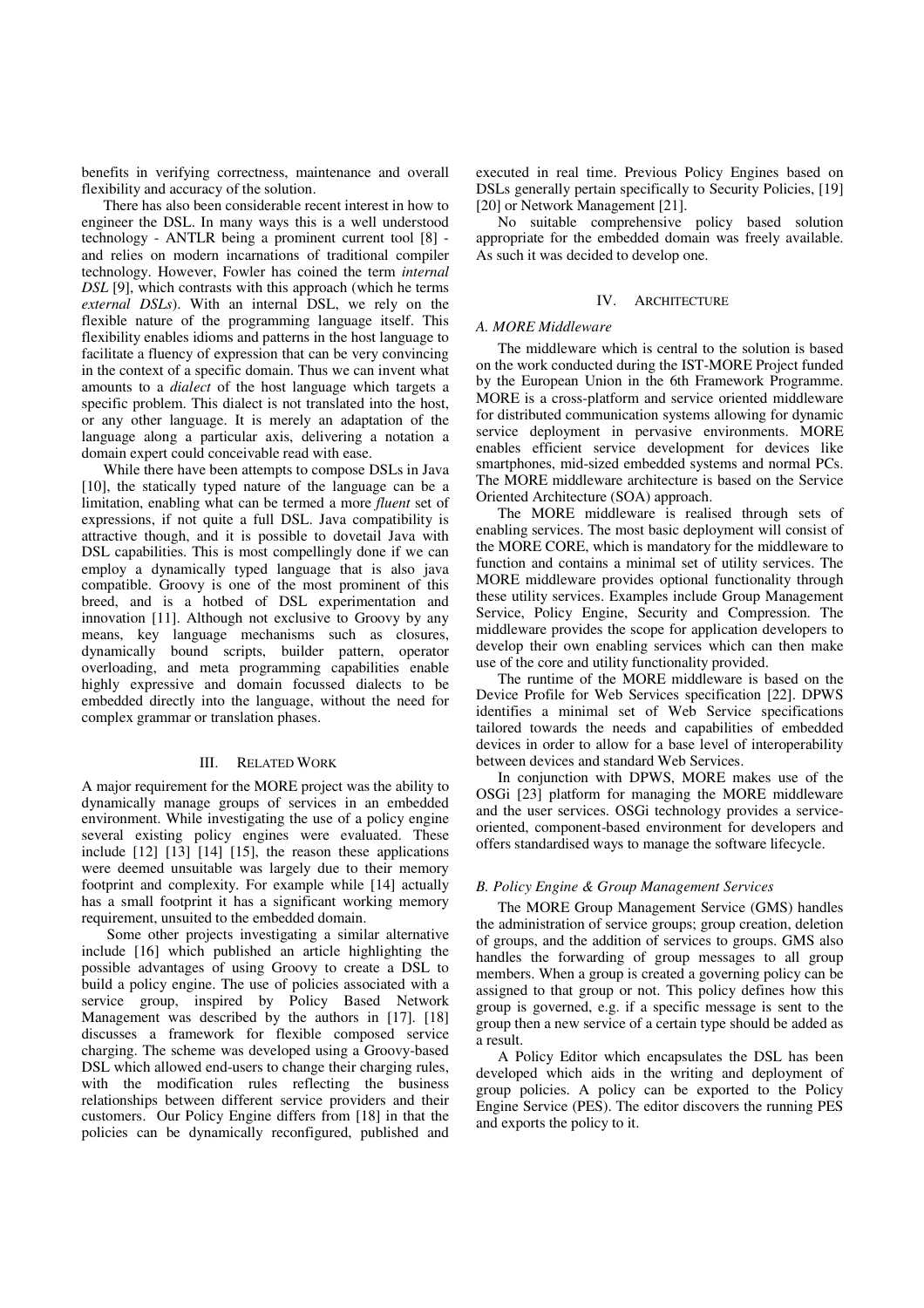The Policy Engine Service is a standalone service which handles the policy processing based on events supplied to it. Within the MORE context it is the GMS which provides the PES with the events. When a message is sent to the group via GMS, it will be forwarded to the PES if there is a policy associated with that group in question. The PES will treat the incoming message as an Event and check if there are Policy Rules associated with it. If rules exist, they will be processed. If the rules condition evaluates to true, then the GMS will be informed by the PES of the subsequent actions to take. These actions may take the form of group administration actions which will be performed by the GMS.



Figure 1. Component Architecture View

Failures within the Policy Engine are addressed by decoupling the Policy Engine from the other system components and by relevant events.

- 1. The Policy Editor performs syntax checking on each policy before exporting. On export from the policy editor an acknowledgement is received in one of the following forms:
	- Connection failure if a connection cannot be established with the Policy Engine
	- Syntax failure if the policy to be exported is not of the correct syntax
	- Successful if the Policy Engine received the policy
- 2. Group Management Service message forwarding. The GMS will attempt to invoke the Policy Engine service if there is a policy associated with the group message to be processed. If this invocation fails in any way then GMS will still forward the message to all group members and log an error message indicating the failure to process the policy.

Further work is needed with respect to failover of the Policy Engine, primarily with respect to ensuring the service stays up. A number of methods are being investigated.

## V. DSL GROUP POLICIES

# *A. DSL Policy Scripts and Policy Editor*

The end user, being an expert in a specific area, for example a medical doctor, may not have sufficient programming knowledge to interpret a policy. Therefore, the user will need an interface to the policy engine that is centered on the problem domain, rather than the programming complexity needed to solve it. The policy scripts that are used by the end user to build a policy are based on a domain specific language realised through Groovy. A policy contains a set of rules, with each rule comprised of a collection of associated events, conditions and actions.

As part of the MORE project, a diabetes scenario was documented [24] and will be used here as our policy example. A diabetologist wants to monitor the glucose level of a diabetes patient. This patient has a glucose monitor attached to them, which sends periodic measurements of the patients blood sugar level to the patients care group. The diabetologist only requires to be alerted if the glucose level of the patient exceeds 8mmol/L or if the level falls below 3mmol/L, as shown in Figure 2.



Figure 2. Blood Sugar Range

The Policy Editor is a tool used to facilitate users in the modification and creation of policy scripts as well as dynamic script deployment to the policy engine service. The editor has been developed based on the Eclipse plug-in Architecture [25]. The main features of the editor plugin include content assistant and colour context to aid the end user in the authoring of the policy. The plugin also features a smart export function to discover any running PES and subsequently deploy their new script dynamically. Figure 3 shows a screenshot of the plugin running within the Eclipse IDE. Based on the data from figure 2, the syntax of a sample user policy created with this plugin can be seen in figure 4.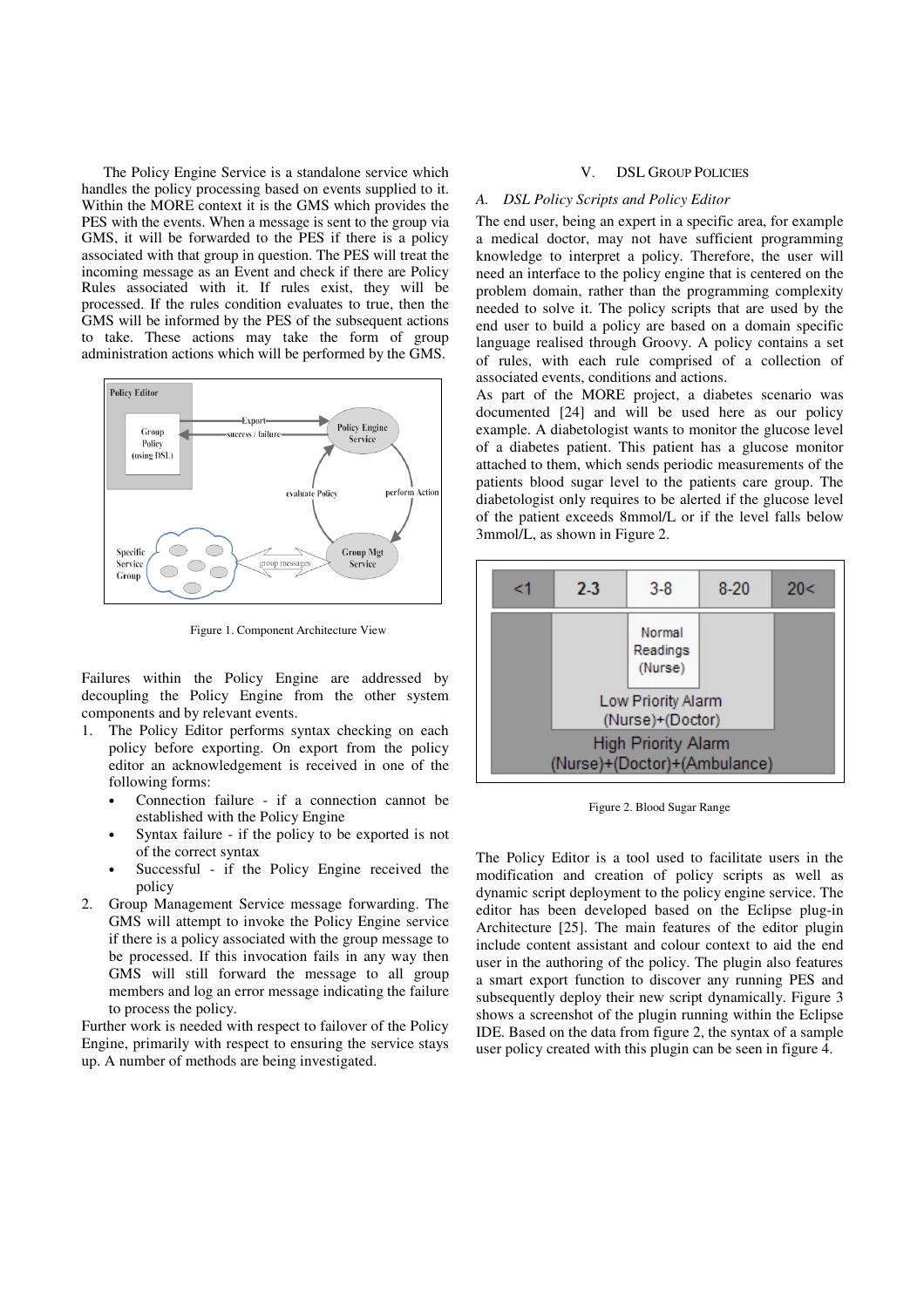| Plug-in Development - C:Documents and Settings\cchen\Desktop\Downloads\eclipse-j |                                            |
|----------------------------------------------------------------------------------|--------------------------------------------|
| File Edit Source Refactor Navigate Search Project Run Export Window Help         |                                            |
| Export Policy Ctrl+6<br><b>『 日白 New Open : な ・ Q ・ Q ・</b>                       |                                            |
| C:/Documents and Settings/cchen/Desktop/Downloads/ecli                           | <b>Export Dialog</b>                       |
| Đ<br>def builder = new PolicyBuilder()<br>師                                      | Please enter a file path:<br>demo.policy   |
| builder.createPolicy(policyName: "Poli<br>零                                      | Browse                                     |
|                                                                                  | Policy Service ID:                         |
| createEvent(commonName: "Measureme                                               | http://www.ist-more.org/PolicyEngine<br>0k |
| createCondition( commonName: "Cond                                               | Cancel                                     |
| createCondition( commonName: "Cond-                                              |                                            |
| createCompositeCondition( commonName: "CompositeCondition 3An                    |                                            |
| createAction(commonName: "AddDoctor", action:[ operation                         |                                            |
| createRule( commonName: "Rule 3And8", priority: "Low/High",                      |                                            |

Figure 3. Eclipse Plugin

```
createEvent( 
  commonName: "Measurement_Event", 
  identifier: "ReceiveGlucoseMeasurement", 
parameters:["BloodSugarMeasurementValue"]) 
createCondition( 
 commonName: "Condition LessThan3",
  evaluation: [ 
   var : 
    eventValue("Measurement_Event", 
              "BloodSugarMeasurementValue"
       ), 
   op: "lt", 
   val: "3" ] ) 
createCondition( 
 commonName: "Condition_MoreThan8", 
  evaluation: [ 
   var : 
    eventValue("Measurement_Event", 
              "BloodSugarMeasurementValue"
       ), 
   op: "gt", 
  val: "8" 1)
createAction( 
 commonName: "AddDoctor", 
   action:[ 
   operation: "addMember", 
   groupName: "Doctor", 
   variable: "Michael", 
   valueParam:"Diabetologist" ]) 
createRule( 
commonName: "Rule_8",
 priority: "Low/High", 
event: ["Measurement_Event"],
 conditions: ["Condition MoreThan8"],
 actions: [AddDoctor"])
```
Figure 4. Sample User Policy

## *B. Policy Builder*

A Policy Builder is used to structure the DSL and to generate an "event-condition-action" policy. It is utilised for the interaction of the policy engine and DSL (policy script).

A policy script building approach to policy engine development allows for this interaction as the builder itself can be designed for whatever application is needed in the problem domain (see Figure 5). The user needs to write a DSL to capture their specific domain requirement. Take this example user requirement and its associated DSL interpretation; "the group size of service group A is to be no larger than ten and have at least one doctor as a member". builder.createGroup (GroupName A,GroupSize 10,Number ofDoctors 1). The builder then takes the attributes set by the user and converts them to code scripts that can be used by the policy engine based on the requirement that the user defines. This code is dictated by the technologies used by the policy engine and not tied to a specific implementation.

The other objective of the policy building approach is to allow for a more advanced approach for development of DSL based scripts. The builders design was architected with a view to future-proofing and extensibility. Therefore, users will be able to update the builder through customisable parameters, taking the form of closures which are passed into the builder for evaluation. The policy builder is initialised in a policy script according to a DSL. Method calls on the builder are intercepted and passed into the policy builder as invoked on the Node Builder [26]. The node is designed to decide what methods to use based on the method call to the policy builder. The builder chooses the method to call (e.g. createCondition() method) and passes in the attributes of the rule from the policy script written by the user. The implementation method takes the attributes and builds Groovy scripts to process the data according to the format the data is coming in as. These closures are then added as attributes to the required entity (event, condition, action). Rules are then assigned to a policy to be used by the policy engine.



Figure 5. Policy Building Approach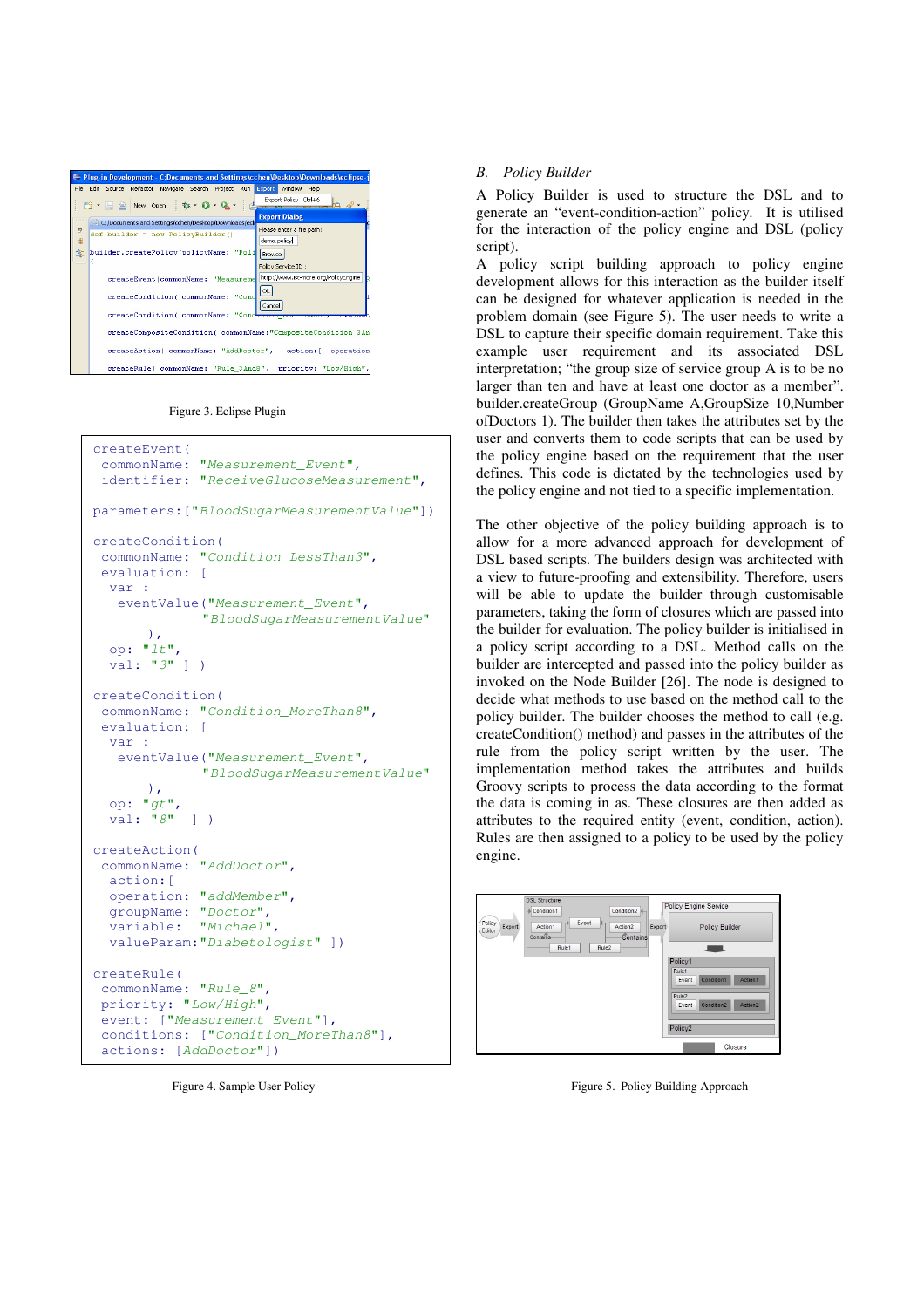## VI. TESTBED



The MORE services were comprehensively evaluated using the testbed configuration depicted below in figure 5

Figure 6. Testbed Configuration

These services needed to be lightweight enough to run on resource constrained devices, as such the Openmoko Smartphone [27] was an integral component of the testbed. This device has a 400 MHz processor and 128MB of RAM with Linux kernel 2.2.24. The Testbed was comprised of an off the shelf blood sugar monitor with Bluetooth capability, a wireless access point configured to provide connectivity, three Openmoko Smartphones and one laptop (tested with both Windows and Linux distributions). Consequently a variety of hardware devices and software components were utilised for effective testing of the Policy Engine Service. The devices and services were chosen to fulfil disparate application domains. As part of the MORE project, two end user scenarios were examined, remote monitoring for healthcare and mitigation management in forestry.

The software components include a subset of the MORE services. The test configuration shown in figure 6 depicts the equipment used in validating the MORE health care scenario which is described throughout this paper, specifically the GMS, PES, Patient Service, Nurse Service, Doctor Service and Ambulance Service. The blood sugar ranges for alerting these parties can be clearly seen in Figure 2. [28] conducted a similar study with respect to remote monitoring and care for cardiology patients. The software components and devices are also visible in Figure 6.

In Figure 6 the Patient Monitoring Group is comprised of, the Patient, Nurse, Doctor and an Ambulance. As inferred from Figure 2, this is an emergency scenario and the Patient's blood sugar level is in the emergency range (below 1 or above 20). A less serious blood glucose reading for example "2" and the policy would dictate that only the Doctor and the Nurse be added to the group to monitor the Patient.

This Testbed configuration was also used to verify the dynamic creation of a policy using the Eclipse IDE and the automatic deployment of this policy to the policy engine service running on the Nurses' device for evaluating new conditions and acting on them accordingly.

The Policy Engine developed for the MORE project can be used as a stand alone product for use in any application. As shown, [28] examined it for use with Cardiology patients. Rich user guides, including video tutorials on policy creation and deployment are available from the website [1]. The code base from the MORE project has also been released as an open source project and is freely available from [4]. Aspects of the PE are already being evaluated for other EU Projects [29] [30].

#### VII. CONCLUSION AND FUTURE WORK

The MORE project has formally ended and the software produced and discussed within this paper is freely available as open source. As such, the future work is in the hands of the community, however, the authors recommend three potential extension points which will now be discussed. The current service selection model is based on a FIFO style queue for ease of use, as this was not the focus of the research carried out. An intelligent selection mechanism should add services more appropriate to the current requirements and the past history of service interactions within the group. Therefore, the authors recommend that an intelligent service is injected into each group managed by the GMS. The responsibilities of such a service would include monitoring messages and requests sent within the group and between the GMS and PE services. Over time such a monitoring service could build up a historical view of the group and allow the GMS make more informed decisions about service selection.

Another potential extension point could be the autonomous management of the policy engine rule base and associated conditions. The policy rules specified might initially govern the general behavior of services. Specific instances which operate outside of these generic boundaries could be accommodated far easier if changes could be made by the PE service without the need for direct intervention by the domain expert. External influence, be it from a historical group service, as described above, or from a data mining service, abstracting contextual information from devices, could provide the necessary rich semantic information required to make an informed alteration to a live rule.

The final proposed extension point centers on the resiliency of the system to service failure. Ensuring that all available services, particularly those with complex dependencies, remain accessible after a previous failure would be a key requirement. The authors therefore recommend improvements to the current Policy Engine with respect to failover. The design of the policy engine has allowed for failures to be handled as discussed earlier but the work involved for fully securing this area was beyond the time restricted scope of the tasked research. Provisions were afforded for this work in the modular design of the system.

 Interpreting a technical vocabulary, already imbued with architectural semantics can be a daunting experience for a domain expert. Expressing the solution space as a readable DSL provides an important bridge between the domain